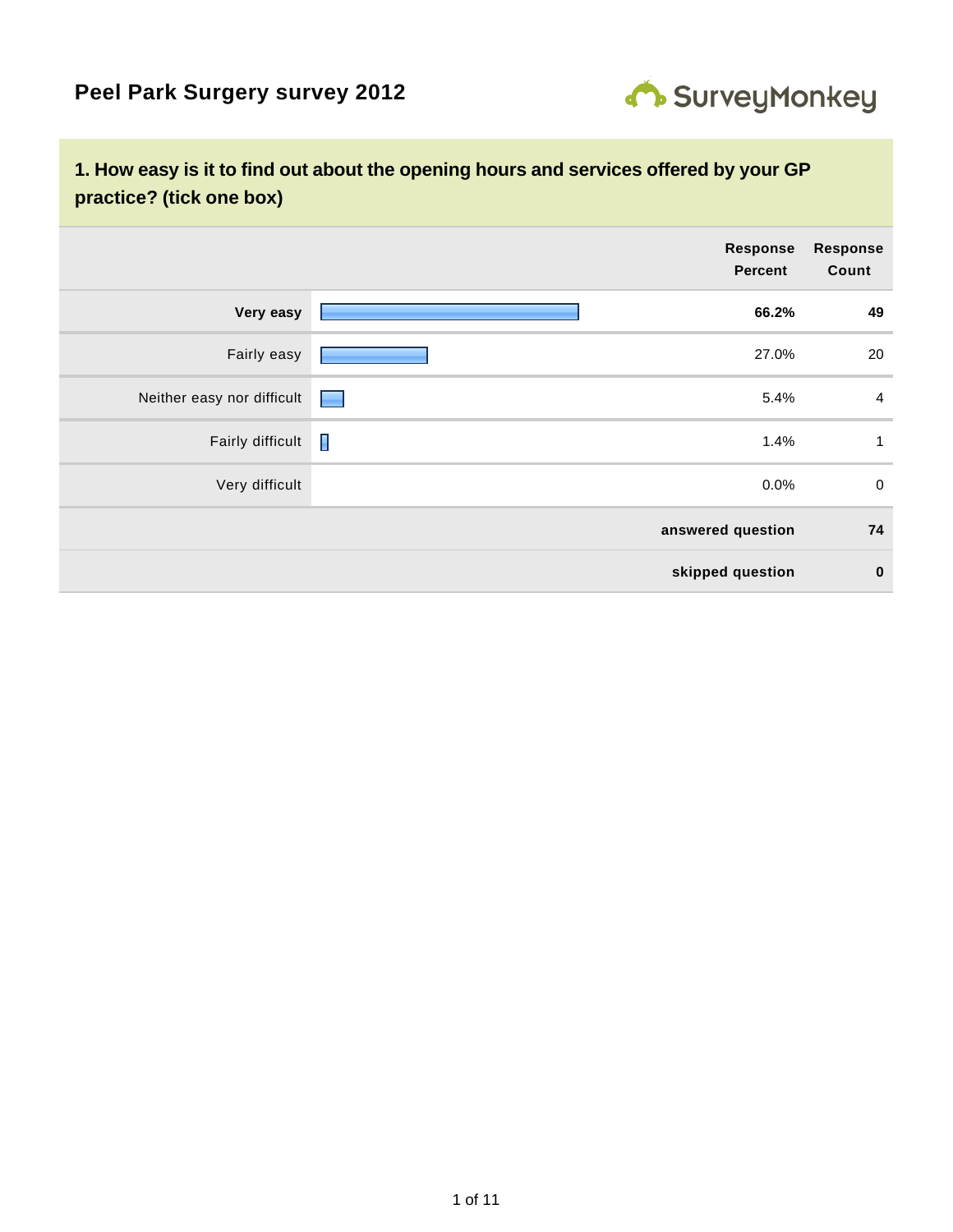# **2. How do you find out information about your GP practice? (tick all boxes that apply)**

|                                              |                | <b>Response</b><br><b>Percent</b>             | <b>Response</b><br>Count |
|----------------------------------------------|----------------|-----------------------------------------------|--------------------------|
| Friend, family, neighbour                    |                | 57.4%                                         | 39                       |
| Practice newsletter                          | $\blacksquare$ | 2.9%                                          | $\boldsymbol{2}$         |
| <b>Local Involvement Network</b>             |                | 0.0%                                          | $\pmb{0}$                |
| Practice noticeboard                         |                | 36.8%                                         | 25                       |
| Patient Advice and Liaison Service<br>(PALS) |                | 0.0%                                          | $\pmb{0}$                |
| Practice website                             |                | 13.2%                                         | $\boldsymbol{9}$         |
| Practice leaflet                             |                | 4.4%                                          | $\sqrt{3}$               |
| Voluntary group                              |                | 0.0%                                          | $\mathbf 0$              |
| Other website (for example, NHS<br>Choices)  | ▉              | 2.9%                                          | $\sqrt{2}$               |
| Email                                        | $\blacksquare$ | 1.5%                                          | $\mathbf{1}$             |
|                                              |                | None of the above, I look at (please tell us) | 5                        |
|                                              |                | answered question                             | 68                       |
|                                              |                | skipped question                              | $\boldsymbol{6}$         |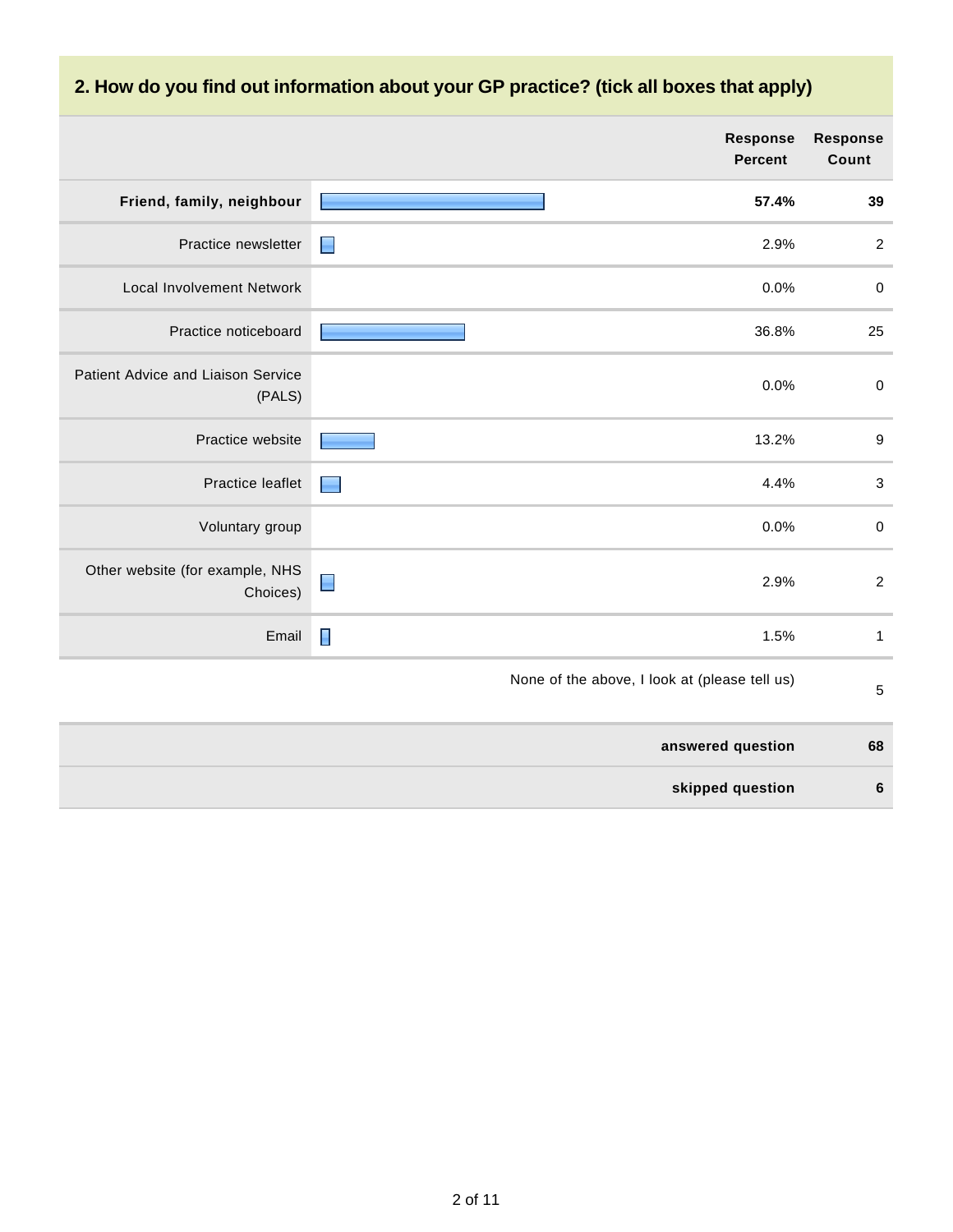# **3. Does this information meet your needs? Response Percent Response Count Yes 95.5% 64** No  $\Box$ If you ticked "no" please tell us how this can be improved. 1 **answered question 67 skipped question 7**

#### **4. In order to reduce waiting times, should we? (please tick any boxes you agree with):**

|                                                                              | <b>Response</b><br><b>Percent</b> | <b>Response</b><br>Count |
|------------------------------------------------------------------------------|-----------------------------------|--------------------------|
| Patients be given appointments<br>with first available doctor                | 50.7%                             | 37                       |
| Be stricter with patients who arrive<br>late                                 | 39.7%                             | 29                       |
| Only deal with one problem for a<br>patient at each consultation             | 8.2%                              | $6\phantom{1}6$          |
| Offer patients longer, but fewer,<br>appointments                            | 2.7%<br>Π                         | $\overline{c}$           |
| Offer appointments of different<br>lengths                                   | 23.3%                             | 17                       |
| Only deal with the family member<br>for whom an appointment has been<br>made | 21.9%                             | 16                       |
|                                                                              | Other (please specify)            | $\sqrt{2}$               |
|                                                                              | answered question                 | 73                       |
|                                                                              | skipped question                  | 1                        |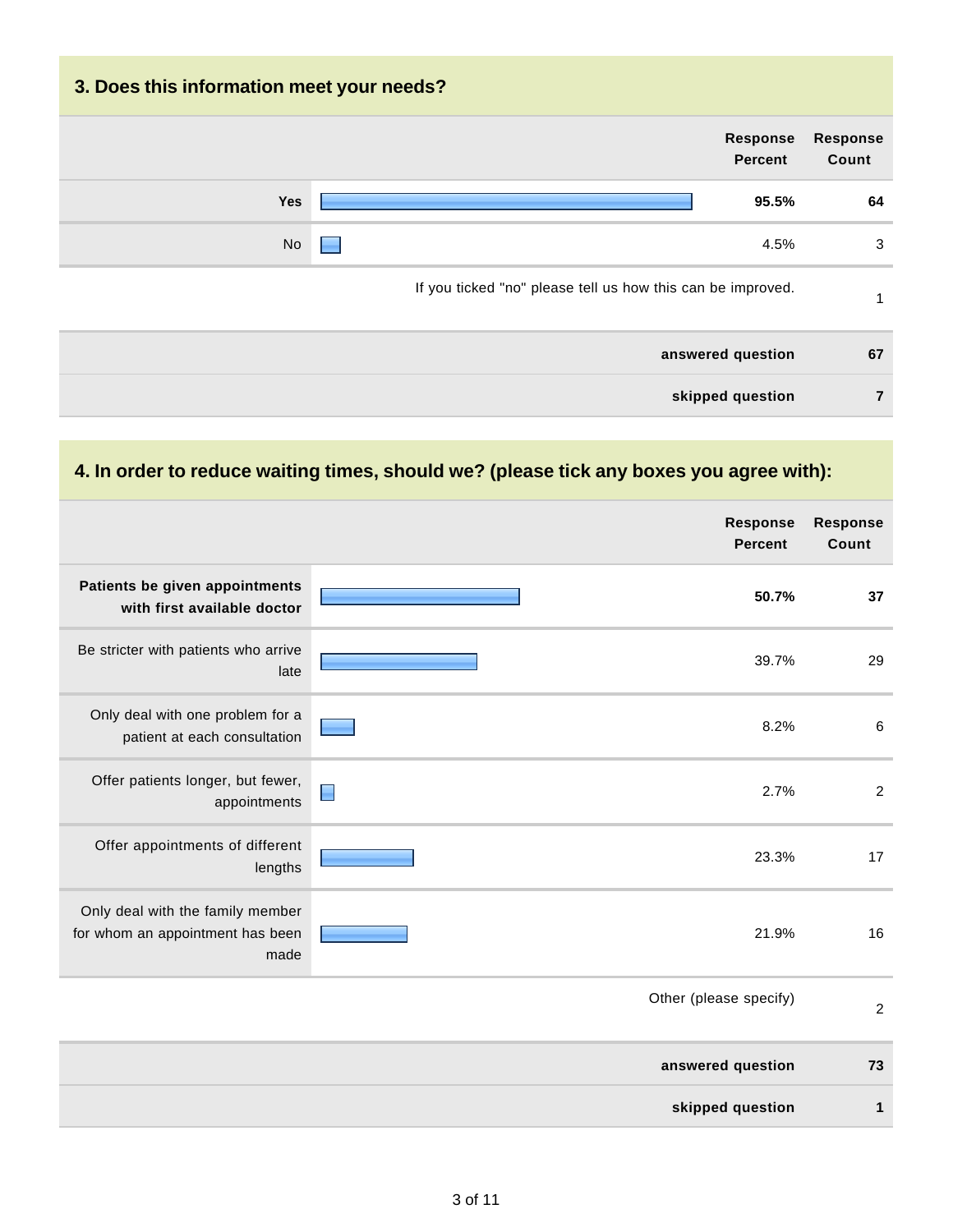### **5. In order to improve access we are thinking of offering more 'book on the day' appointments. Please tell us what you think of 'book on the day' appointments**

|                                                                             | <b>Response</b><br><b>Percent</b> | <b>Response</b><br>Count |
|-----------------------------------------------------------------------------|-----------------------------------|--------------------------|
| I would prefer to pre-book my<br>appointment                                | 49.3%                             | 36                       |
| I would prefer to book my<br>appointment on the day and be<br>seen that day | 50.7%                             | 37                       |
|                                                                             | Other (please specify)            | $\overline{7}$           |
|                                                                             | answered question                 | 73                       |
|                                                                             | skipped question                  | $\mathbf{1}$             |

**6. We are thinking of offering more telephone consultation slots with the doctor. Please tell us what you think of telephone consultation slots.**

|                   | Response<br>Count |
|-------------------|-------------------|
|                   | 50                |
| answered question | 50                |
| skipped question  | 24                |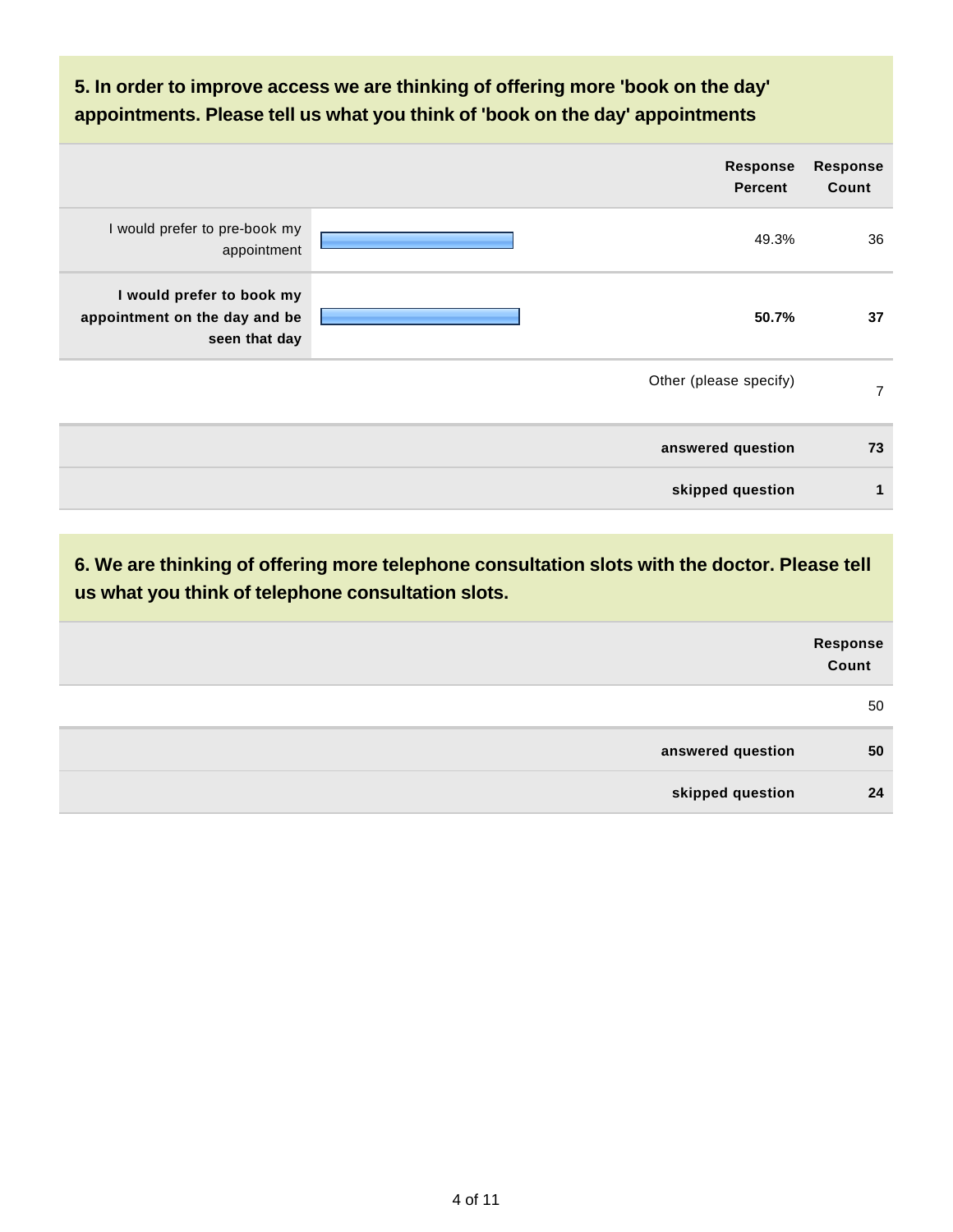#### **7. Thinking about access into the building at your surgery, how do you find this?**

|                 | Response<br><b>Percent</b>   | <b>Response</b><br>Count |
|-----------------|------------------------------|--------------------------|
| Very easy       | 95.8%                        | 69                       |
| Fairly easy     | 4.2%<br><b>Single Street</b> | $\mathbf{3}$             |
| Not very easy   | $0.0\%$                      | $\mathbf 0$              |
| Not at all easy | 0.0%                         | $\mathbf 0$              |
|                 | answered question            | 72                       |
|                 | skipped question             | $\overline{2}$           |

## **8. Do you consider yourself disabled?**

|           | Percent Count | Response Response |
|-----------|---------------|-------------------|
| Yes       | 6.3%          | 4                 |
| <b>No</b> | 93.7%         | 59                |

If you have answered yes to this question, please write any comments you wish to make about the surgery (for example, disabled toilets, height of desks, etc) in the box below: 1

| answered question | 63 |
|-------------------|----|
| skipped question  | 11 |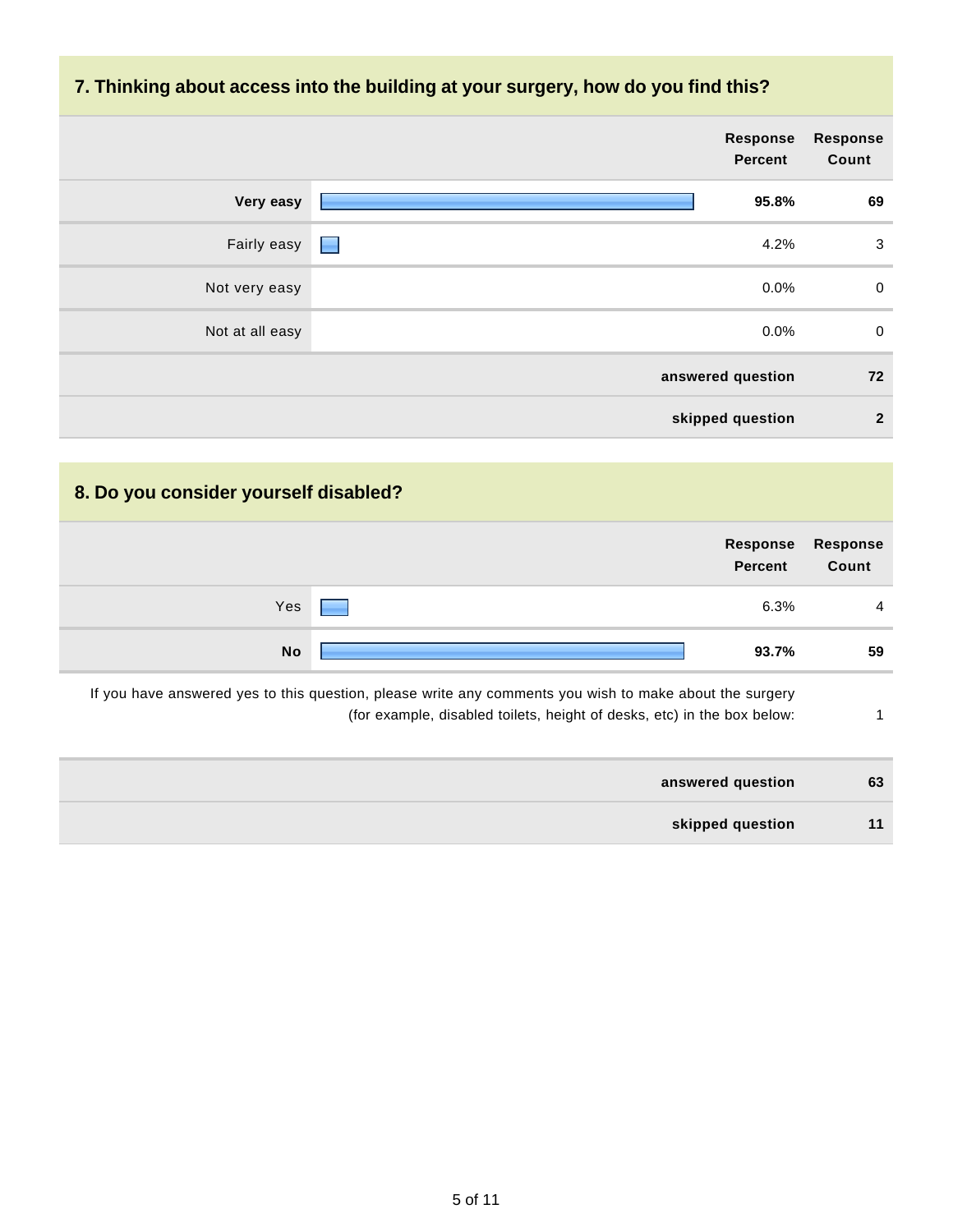### **9. Is it easy for you to find your way around the practice (for example, does the practice have clear signposting?)**



## **10. How clean is your GP surgery?**

|                  | Response<br><b>Percent</b> | <b>Response</b><br>Count |
|------------------|----------------------------|--------------------------|
| Very clean       | 85.9%                      | 61                       |
| Fairly clean     | 14.1%                      | 10                       |
| Not very clean   | 0.0%                       | $\mathbf 0$              |
| Not at all clean | $0.0\%$                    | $\mathbf 0$              |
| Don't know       | $0.0\%$                    | $\mathbf 0$              |
|                  | answered question          | 71                       |
|                  | skipped question           | $\mathbf{3}$             |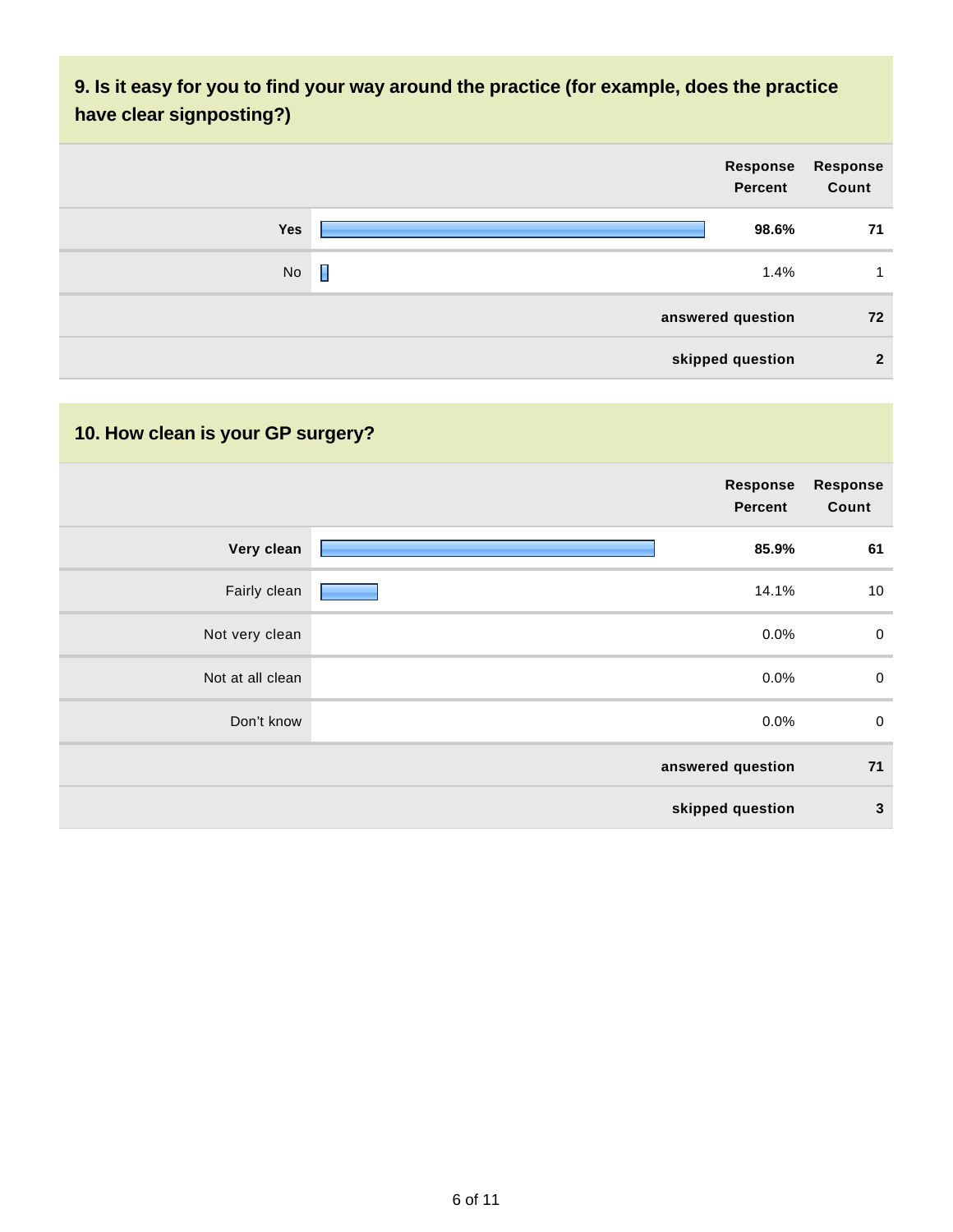**11. How satisfied are you that your consent is sought and your wishes respected when a request is received which requires the disclosure of your confidential information? (i.e. from solicitors on your behalf)**

|                             | <b>Response</b><br><b>Percent</b> | <b>Response</b><br>Count |
|-----------------------------|-----------------------------------|--------------------------|
| Very satisfied              | 52.1%                             | 37                       |
| Satisfied                   | 32.4%                             | 23                       |
| Not satisfied at all        | 0.0%                              | $\mathbf 0$              |
| Not applicable or not aware | 15.5%                             | 11                       |
|                             | answered question                 | 71                       |
|                             | skipped question                  | $\mathbf{3}$             |

### **12. How satisfied are you with the way in which your practice handles your confidential information?**

|                                            |                | Response<br><b>Percent</b> | <b>Response</b><br>Count |
|--------------------------------------------|----------------|----------------------------|--------------------------|
| <b>Very satisfied</b>                      |                | 70.0%                      | 49                       |
| Satisfied                                  |                | 25.7%                      | 18                       |
| Not satisfied                              | Π              | 1.4%                       | 1                        |
| Not aware that my information is<br>shared | $\blacksquare$ | 2.9%                       | $\overline{2}$           |
|                                            |                | answered question          | 70                       |
|                                            |                | skipped question           | 4                        |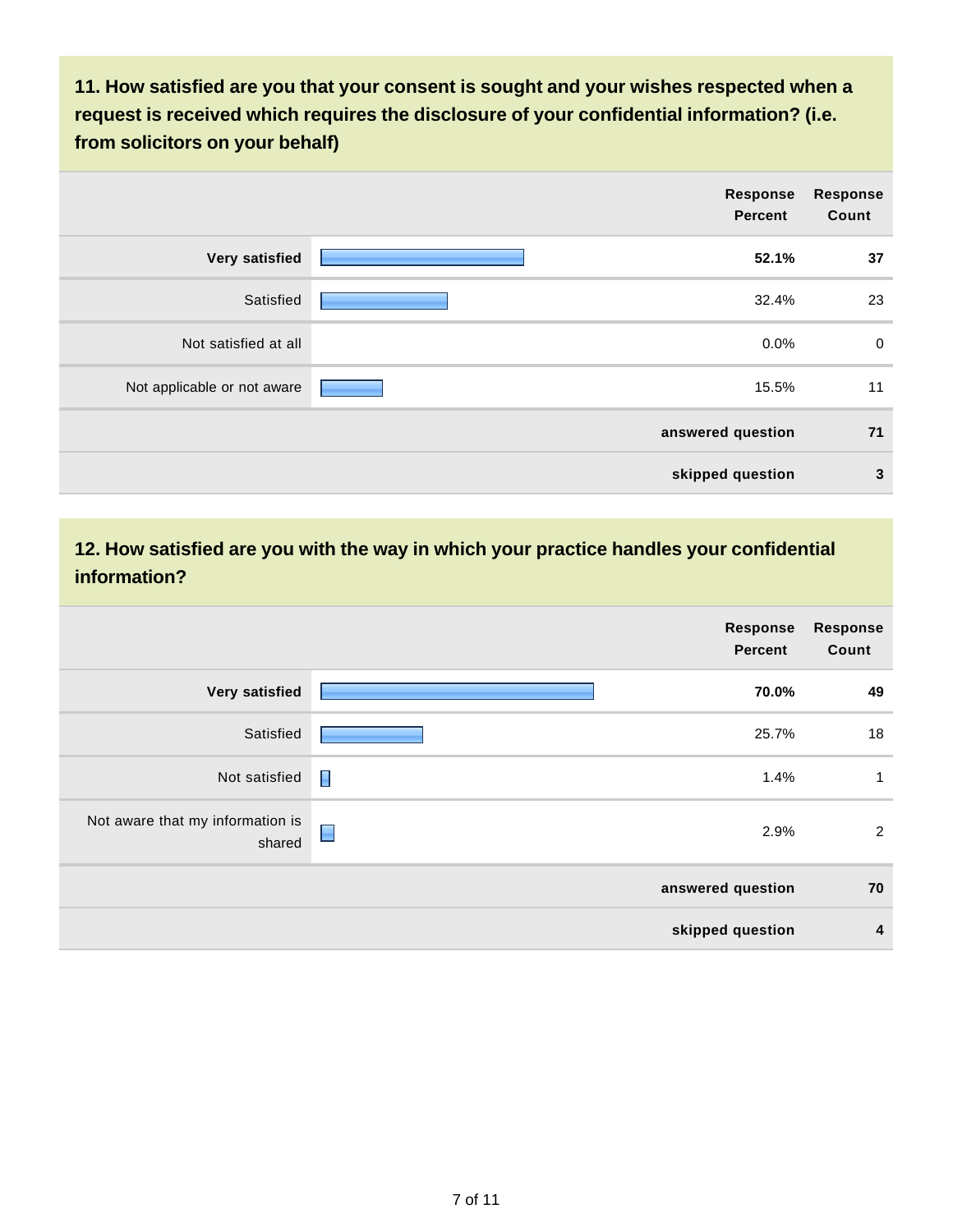**13. Generally, how satisfied are you with the service you get from your GP? (please tick one box below):**

|                                    |                | Response<br><b>Percent</b> | <b>Response</b><br>Count |
|------------------------------------|----------------|----------------------------|--------------------------|
| Very satisfied                     |                | 62.0%                      | 44                       |
| Satisfied                          |                | 35.2%                      | 25                       |
| Neither satisfied nor dissatisfied | $\blacksquare$ | 2.8%                       | $\overline{2}$           |
| <b>Dissatisfied</b>                |                | $0.0\%$                    | $\mathbf 0$              |
| Very dissatisfied                  |                | $0.0\%$                    | $\mathbf 0$              |
|                                    |                | answered question          | 71                       |
|                                    |                | skipped question           | $\mathbf{3}$             |

### **14. Generally, how satisfied are you with the service you get from the practice nurse? (please tick one box below)**

|                                    | Response<br><b>Percent</b> | <b>Response</b><br>Count |
|------------------------------------|----------------------------|--------------------------|
| Very satisfied                     | 65.7%                      | 46                       |
| Satisfied                          | 30.0%                      | 21                       |
| Neither satisfied nor dissatisfied | 2.9%<br>E                  | 2                        |
| <b>Dissatisfied</b>                | $\blacksquare$<br>1.4%     | 1                        |
| Very dissatisfied                  | 0.0%                       | $\mathbf 0$              |
|                                    | answered question          | 70                       |
|                                    | skipped question           | 4                        |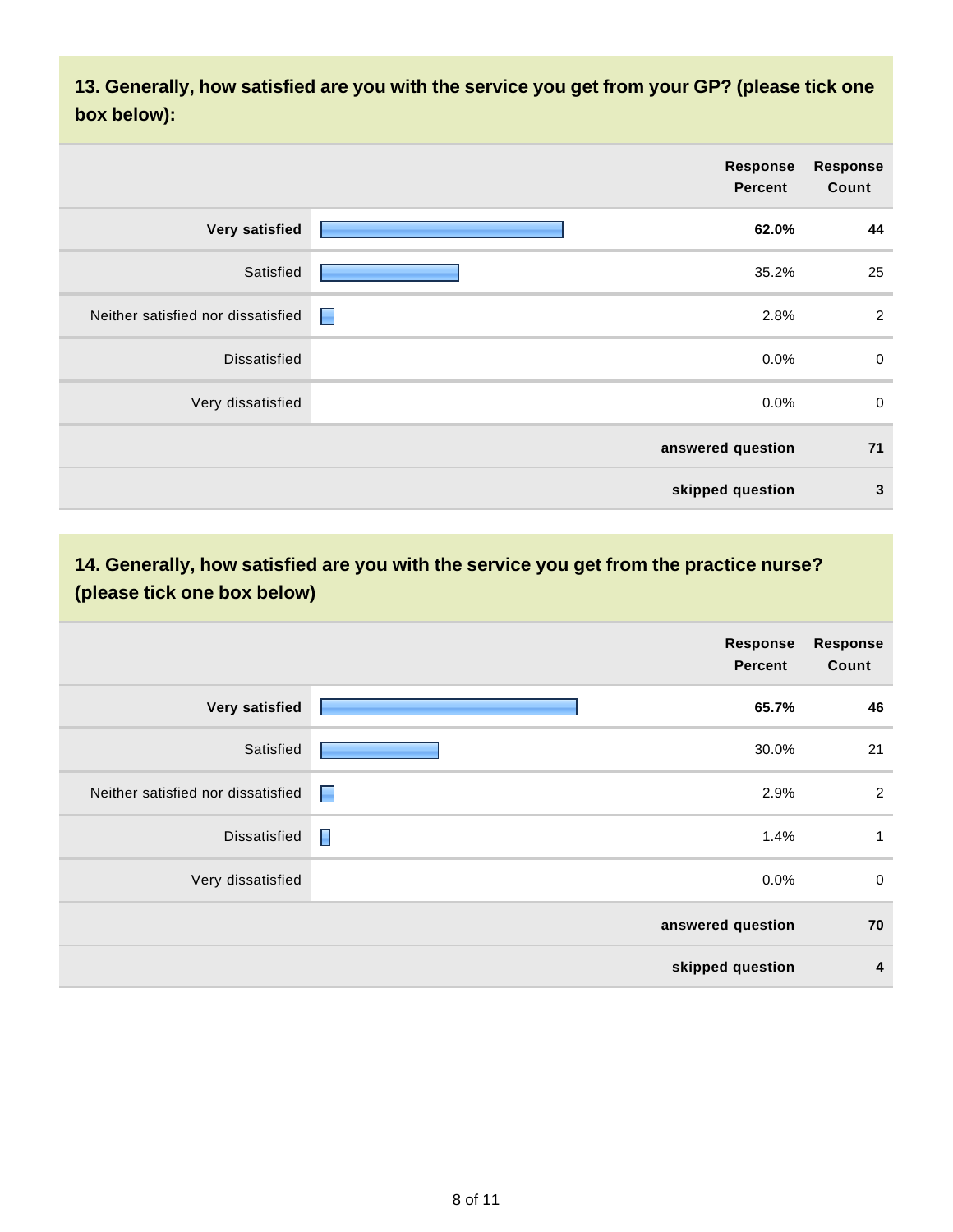**15. Generally, how satisfied are you with the service you get from reception staff? (please tick one box below):**

|                                    |                | Response<br><b>Percent</b> | <b>Response</b><br>Count |
|------------------------------------|----------------|----------------------------|--------------------------|
| Very satisfied                     |                | 64.3%                      | 45                       |
| Satisfied                          |                | 31.4%                      | 22                       |
| Neither satisfied nor dissatisfied | $\blacksquare$ | 2.9%                       | $\overline{2}$           |
| Dissatisfied                       | Γ              | 1.4%                       | $\mathbf{1}$             |
| Very dissatisfied                  |                | $0.0\%$                    | $\mathbf 0$              |
|                                    |                | answered question          | 70                       |
|                                    |                | skipped question           | 4                        |

#### **16. Would you recommend your GP practice to someone who has just moved into your local area?**

|                                       |   | <b>Response</b><br><b>Percent</b> | <b>Response</b><br>Count |
|---------------------------------------|---|-----------------------------------|--------------------------|
| Yes, would definitely recommend       |   | 73.5%                             | 50                       |
| Yes, might recommend                  |   | 20.6%                             | 14                       |
| Not sure                              | E | 2.9%                              | $\overline{2}$           |
| No, would probably not recommend      | E | 2.9%                              | 2                        |
| No, would definitely not<br>recommend |   | $0.0\%$                           | $\mathbf 0$              |

- If you would recommend your GP surgery to someone else, please tell us why. If you would not recommend your GP surgery to someone else, please tell us why not. Please write your answer in the box below: 14
- **answered question 68 skipped question 6**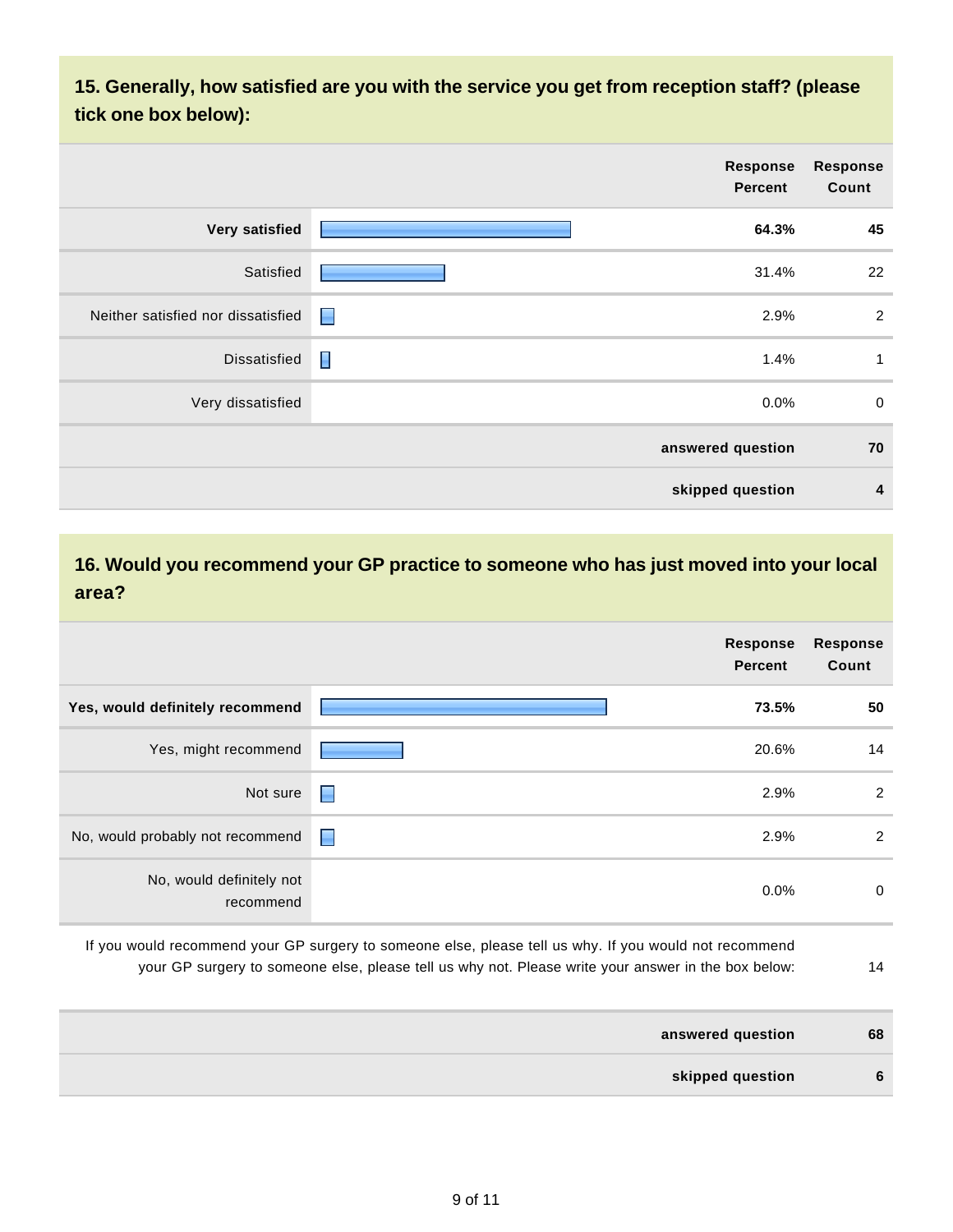**17. How would you prefer to be told about changes to local health services, for example, opening times of your GP practice, hospital services, treatment in the community, etc?**

|                       | <b>Response</b><br><b>Percent</b> | <b>Response</b><br>Count |
|-----------------------|-----------------------------------|--------------------------|
| Email                 | 20.6%                             | 13                       |
| Newsletter            | 33.3%                             | 21                       |
| <b>Text messaging</b> | 34.9%                             | 22                       |
| Website               | 11.1%                             | $\overline{7}$           |
|                       | Other (please tell us)            | $\sqrt{5}$               |
|                       | answered question                 | 63                       |
|                       | skipped question                  | 11                       |

**18. How would you like to be involved in planning changes to local health services, for example, new services, hospital services (please tick all boxes that apply)**

|                                                                              | Response<br><b>Percent</b> | <b>Response</b><br>Count |
|------------------------------------------------------------------------------|----------------------------|--------------------------|
| Patient participation group at GP<br>practice                                | 36.8%                      | 25                       |
| Local Involvement Network (LINk)                                             | 5.9%                       | 4                        |
| As a member of a<br>hospital/foundation trust                                | E<br>1.5%                  | 1                        |
| Voluntary/community group                                                    | 8.8%                       | 6                        |
| None, I am not interested in<br>planning changes to local health<br>services | 51.5%                      | 35                       |
|                                                                              | Other (please tell us)     | 3                        |
|                                                                              | answered question          | 68                       |
|                                                                              | skipped question           | 6                        |